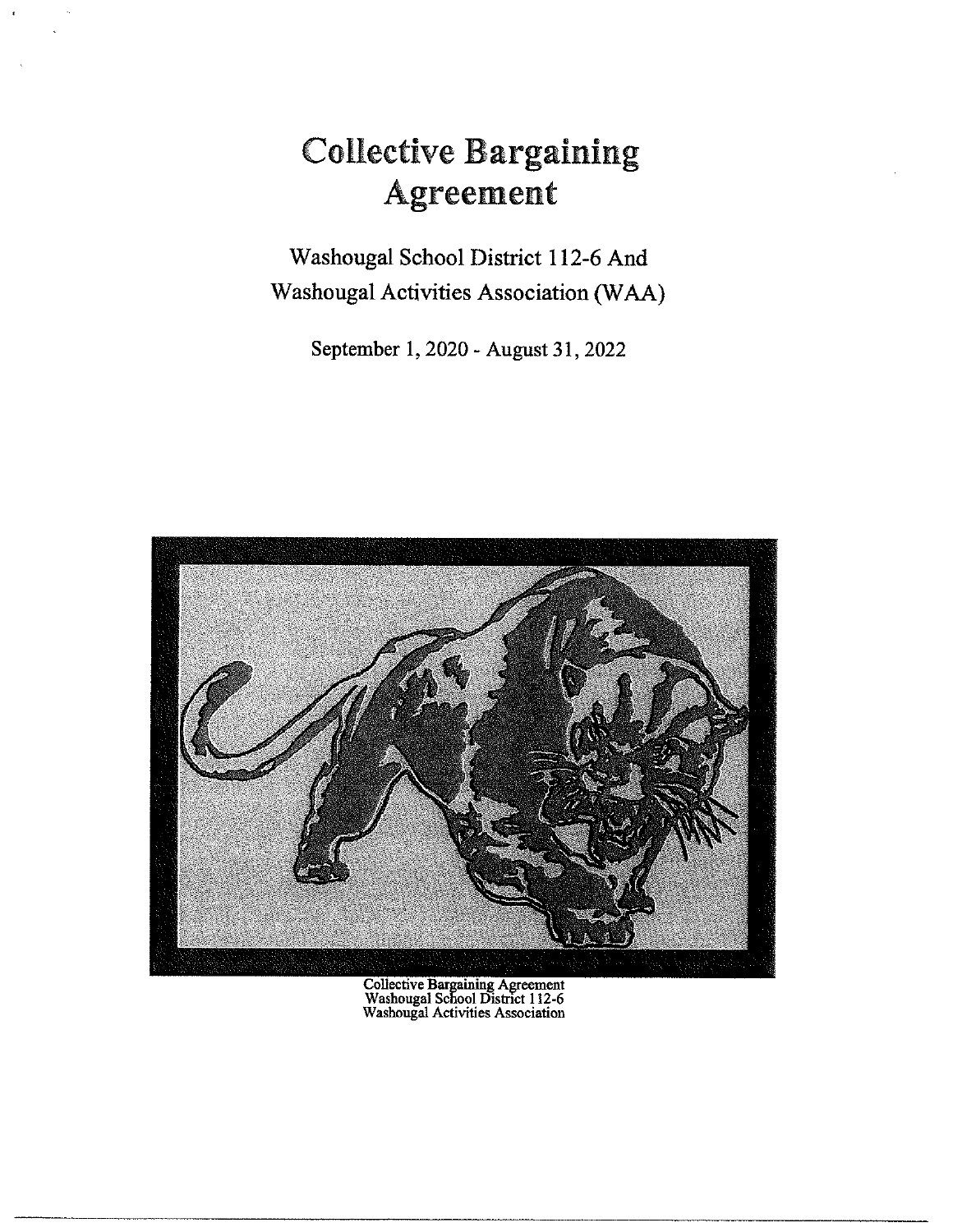## Table of Content

ARTICLE 1 - Preamble ARTICLE 2 - Recognition ARTICLE 3 -Association Rights

ARTICLE 4 -Employee Rights

ARTICLE 5 - Health and Safety

ARTICLE 6 - Grievance Procedure

ARTICLE 7 -Nondiscrimination Policy

ARTICLE 8 -Working Conditions

ARTICLE 9 - Employee Evaluation

ARTICLE 10 - Media Association

ARTICLE 11 - Extracurricular Employee Salaries

ARTICLE 12 - Salary Placement

ARTICLE 13 - Contract Payment

ARTICLE 14 -Development and In-Service

ARTICLE 15 - Evaluation Process

ARTICLE 16 • Employee Freedom

ARTICLE 17 -Terms of Agreement

Appendices

Grievance Forms

Level Two Grievance - Superintendent

Level Three Grievance -Board of Directors

Salary Schedules

## **ARTICLE 1** - **Preamble**

#### A. **Names of the Parties**

This Agreement is entered into between the Board of Directors on behalf of Washougal School District 112-6, Clark County, Washington, herein referred to as the WSD Board and the Washougal Activities Association (W AA), herein referred to as the *Association,* affiliated with WEA and NEA.

#### B. **Intent**

The intent of this agreement is to set forth and record herein the basic and full agreement between the parties on those matters pertaining to wages and identified conditions of employment for personnel in the bargaining unit.

#### C. **Contract Status**

The purpose of this agreement is to promote a harmonious relationship among the parties and to provide a fair and equitable resolution to differences. To this end, the express terms of this collective bargaining agreement supersede any school district policies or regulations to the contrary.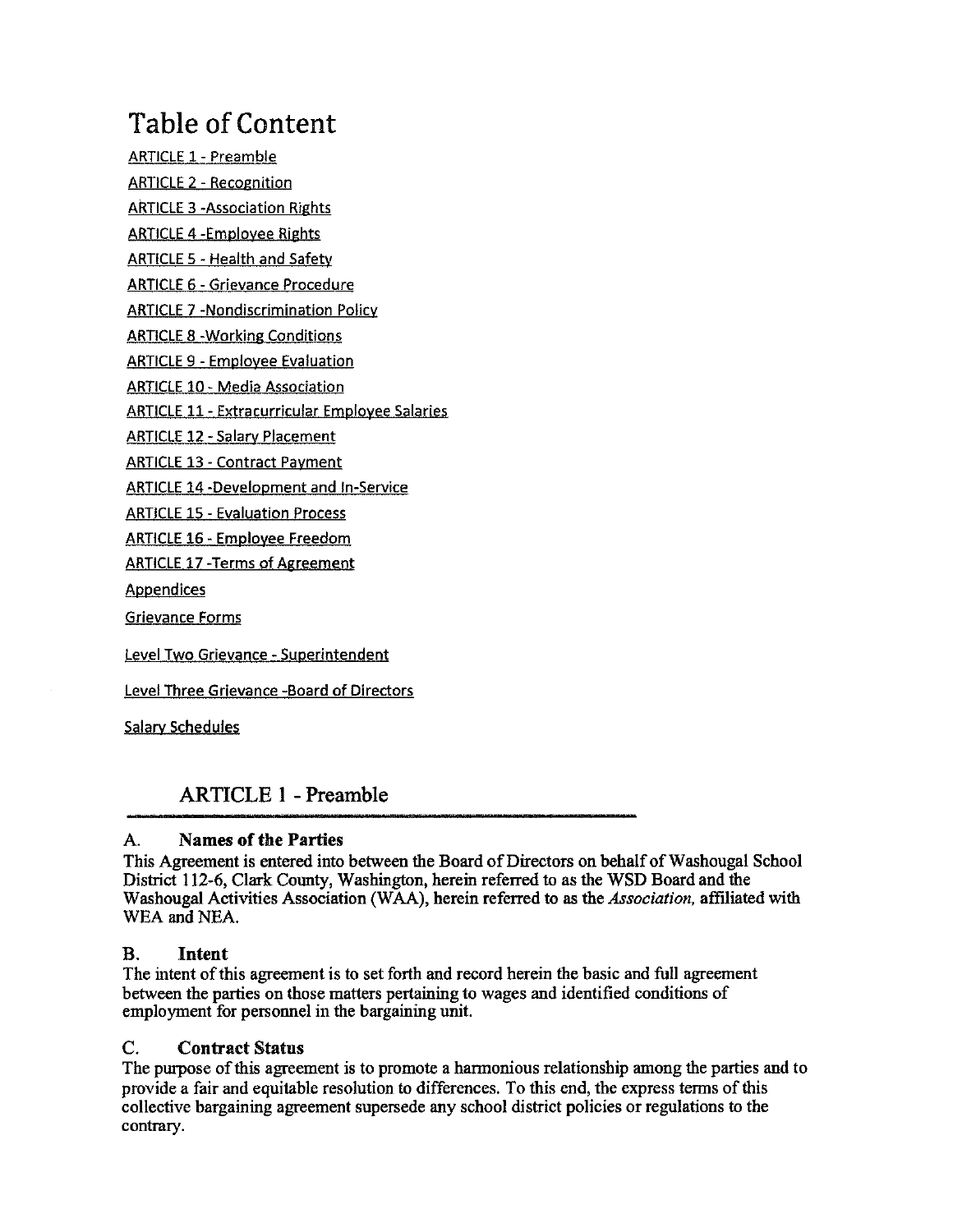#### D. **Modification**

This Agreement shall not be modified except by written agreement between the Association and the Board.

### ARTICLE 2 - Recognition

#### A. **Representation**

In response to Public Employees Relation Commission (PERC) Decision 8227 - PECB, and pursuant to Chapter 41 .56.040 of the Revised Code of Washington (RCW), the Washougal School District (District) recognizes the Washougal Activities Association (WAA) as the bargaining representative for all employees included in the bargaining unit as described below:

All employees who conduct extracurricular activities in the Washougal School District for which no certification is required, excluding supervisors, confidential employees, certificated employees when performing as such, casual employees and all other employees.

#### B. **Definitions of Employment Status**

Positions within the bargaining unit are as defined by the PERC recognition clause.

#### C. **Status of the Agreement**

Nothing contained herein shall be construed to deny, restrict, or diminish any rights an employee may have under the laws of the State of Washington and of the United States or other applicable regulations. The terms of this agreement supersede any rules, regulations, policies, or practices of the District which are contrary to or inconsistent with its terms and all terms and conditions of employment that were in place prior to the date of this agreement are replaced by the terms of this agreement. The District retains the right to alter terms and conditions of employment so long as the terms of this agreement are not violated.

#### D. **Compliance of the Agreement**

1. Individual service contracts issued to members of the bargaining unit will contain no provisions that violate any section of this Agreement.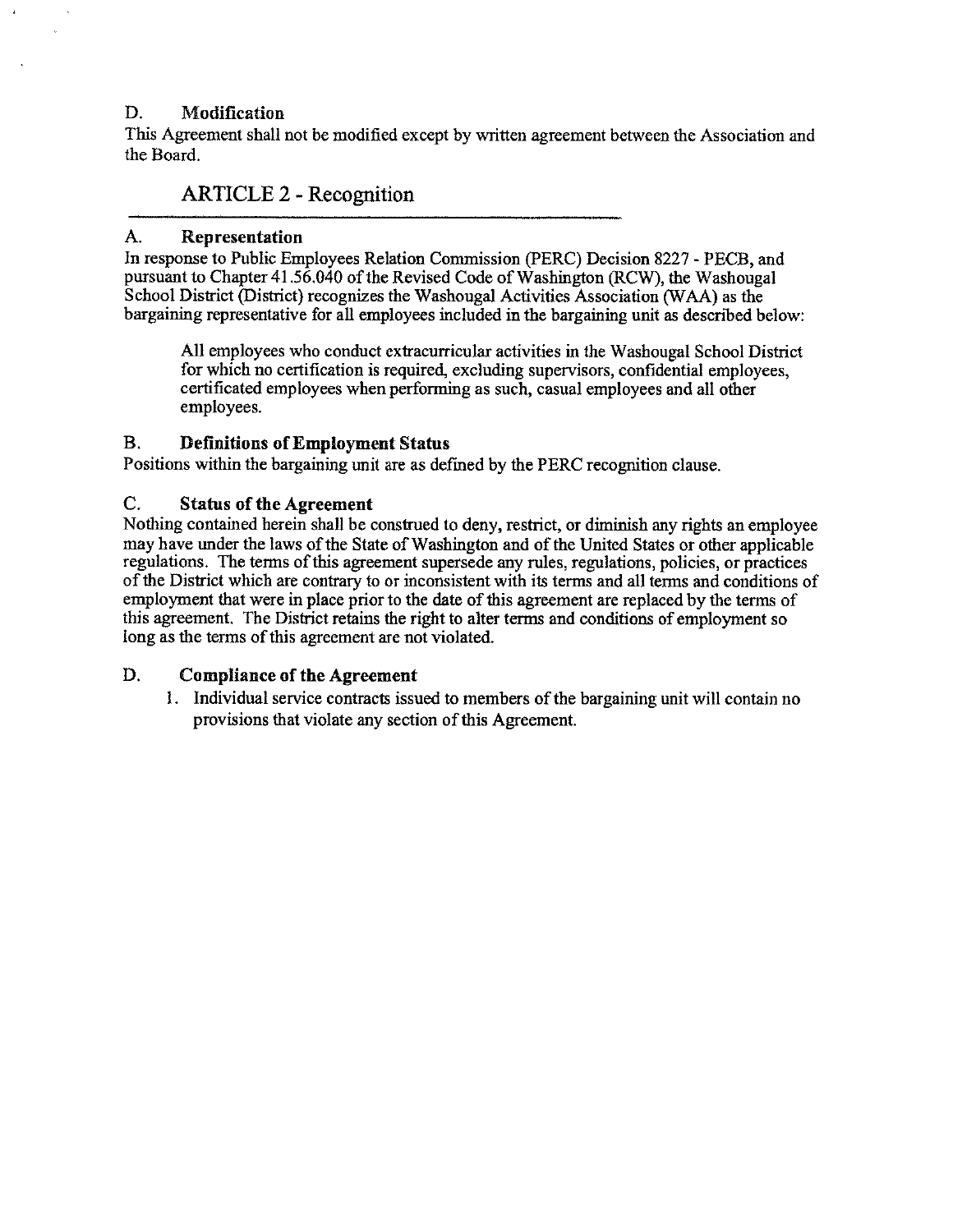- 2. Any individual service contract of members of the bargaining unit hereinafter executed shall state that it is subject to the terms of this and subsequent agreements between the Board and the Association.
- 3. If any individual service contract of members of the bargaining unit contains any language inconsistent with the Agreement, this Agreement shall be controlling.

#### E. Contract Administration

The Association representative(s) and the superintendent, or his/her designee, agree to meet to discuss the matters of mutual concern providing that the party desiring the meeting notify the other at least five (5) days in advance and that matters to be discussed are presented at that time.

#### F. Conformity to Law

Should any portion of this agreement be identified as being contrary to law by any court or administrative agency including the State Auditor or the State Attorney General, said portion of the agreement shall be considered as deleted from the agreement. The parties will return to re-negotiate replacement language.

#### G. Distribution of Contract

- I. Prior to general distribution, and no later than fifteen (15) days after ratification by both parties, the District and Association shall sit down together and proofread the Agreement. The Association and the District shall be mutually responsible for accurate wording. Any errors discovered after distribution shall be corrected within five (5) days after error is found, and after both parties are made aware of such error.
- 2. Within the thirty (30) days of the ratification of this Agreement, the District shall print and furnish to the Association one (I) copy for each currently serving as a staff employee plus one (I) for each estimated new hire during the duration of the Agreement. The cost of all copies requested beyond the above shall be paid by the requesting party. The District shall have available a copy of the Agreement in the Athletic Director's and District Administrator's office for all employees to review.
- 3. The Association shall distribute the Agreement to current members, the Athletic Director, and the District. An appointed designee shall distribute the contract to new hires; furthermore, two (2) copies of the Agreement shall be placed with the secretary of each building.

#### **H. Reopener Clause**

- 1. The parties acknowledge that each has had the unlimited right and opportunity to make proposals. The results of the exercise of that right are set forth in this Agreement.
- 2. This Agreement shall be reopened for amendment only by mutual consent of both parties. Requests for such amendment by either party must be in writing; moreover, they must include the summary of the proposed amendment.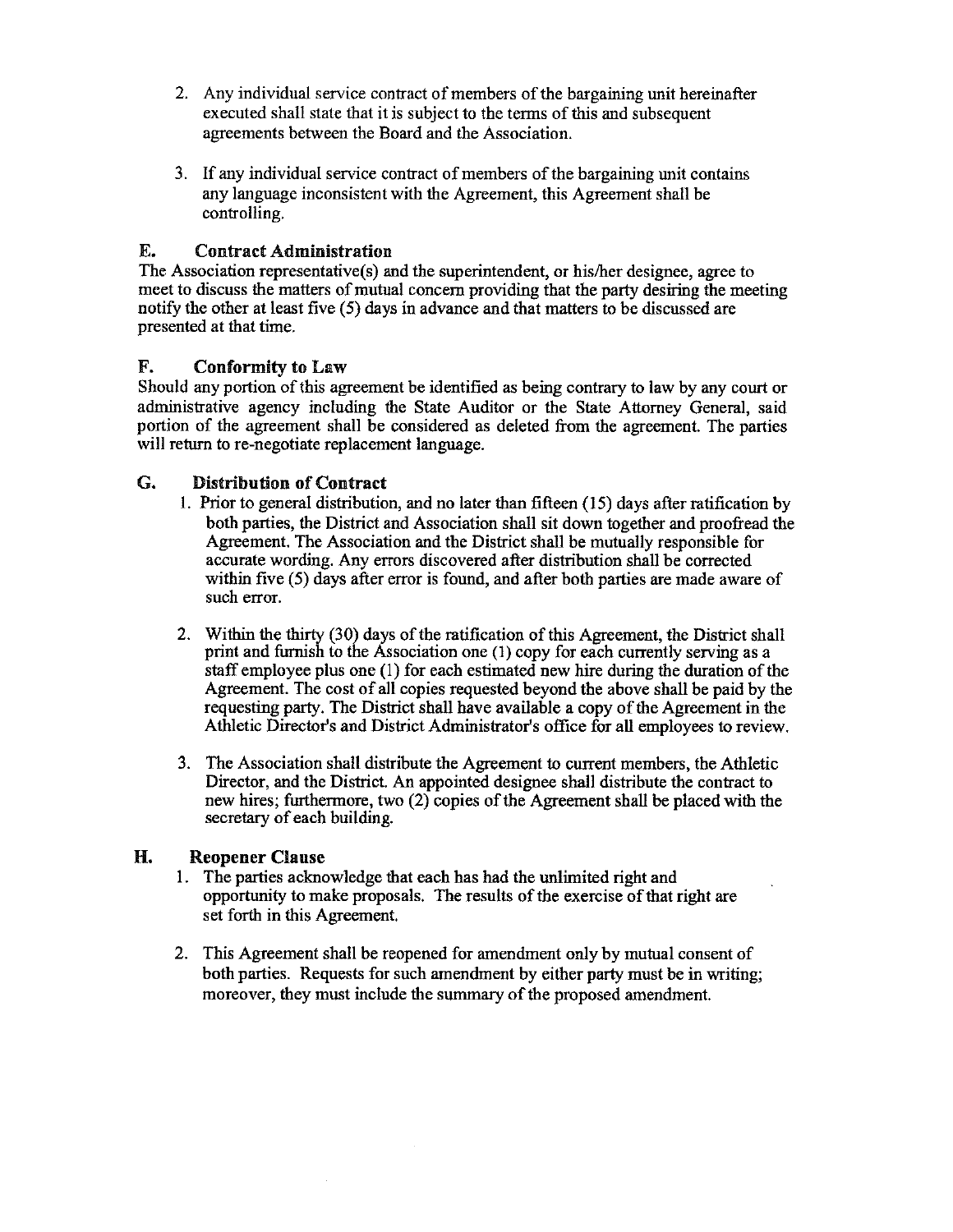#### I. **Management Rights** and **Responsibilities**

It is agreed that all terms and conditions of employment that were in place prior to the date of this agreement have been replaced by the terms of this agreement .In addition to all powers, rights and authority vested in it or implied by the laws and constitution of the State of Washington, the employer reserves the right to determine the qualifications of employees and the quality of their work performance, the right to establish, change, combine or eliminate positions and job classifications, the right to discipline and discharge employees, the right to implement changes in conditions of employment not expressly stated herein. The District retains all of its rights except as those rights are expressly relinquished within this agreement.

#### **J. Duration of Agreement**

This Agreement shall be effective September I, 2020 and shall continue in full force and effect until August 31, 2022.

### ARTICLE 3 -Association Rights

#### **A. Access**

Representatives of the Washougal Activities Association shall be permitted to meet with extra-curricular personnel before school, during lunch periods, and after school, provided there is no conflict in scheduling such meetings.

#### **B. Association Privileges**

- I . The Association may use District buildings for lawful meetings at reasonable times during non-duty hours, provided that such meetings shall not interfere with the normal school operations and that the Association shall be responsible for security and damages.
- 2. The Association shall have the privilege of posting lawful notices of meetings and information of concern to members on bulletin boards in the faculty rooms.
- 3. Intra-district mail facilities may be used for distribution of Association lawful communications so long as such communications are labeled as Association materials and contain the name of the authorizing Association official and are not slanderous to any individual or group.
- 4. The District shall make available to the Association upon request public documents under RCW 42.17. Copies shall be furnished for a nominal charge.
- 5. Meetings with employees requested by the Superintendent or other District administrators for the processing of a grievance during the school day shall be held with no loss of pay to the employee.

## ARTICLE 4 -Employee Rights

#### **A. Personnel Files**

Upon request, and by prior appointment, an employee shall have the opportunity to review the contents of his/her permanent district, or work site personnel files and copy, at the employee's expense, materials within the files. Any review of the personnel file by an employee or such other persons officially designated by the employee, will be supervised by a district representative. Nothing in the file may be removed, changed or destroyed by the employee, however, the employee shall have the right to make a written statement related to any evaluation, reprimand, charge, action, or any matter placed in the personnel file.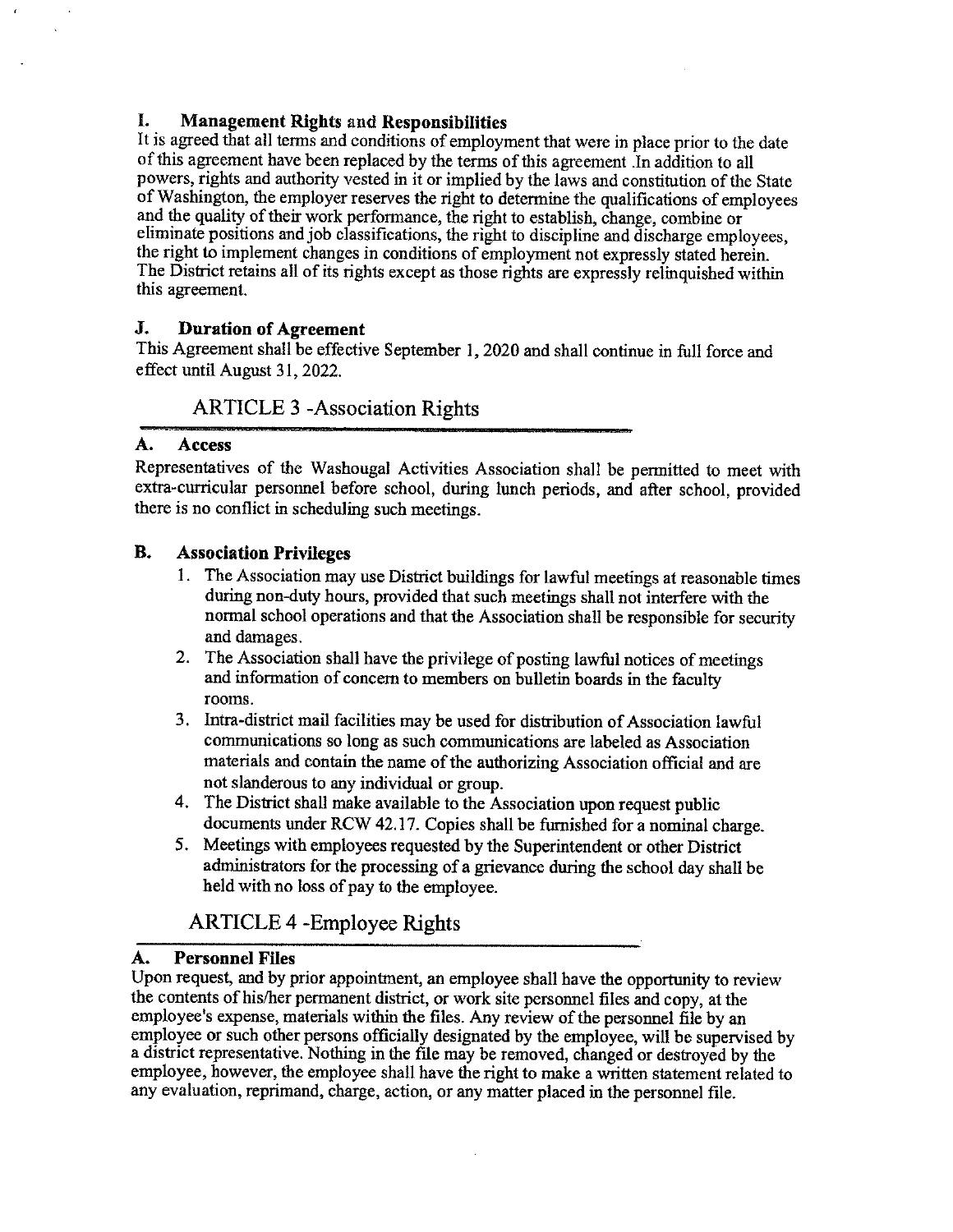There will be only one permanent district personnel file on each employee. An employee's supervisor may maintain a supervisory file at his/her work site for the duration of the employee's assignment. At the conclusion of the season any documents not retained by the district for inclusion in the employee's permanent district personnel file will be destroyed, or returned to the employee.

#### **B. Protection Under Law**

Unless specifically stated, nothing in this agreement shall be construed to deny employees their constitutional or statutory rights under the Laws of Washington and The United States.

#### **C. Personal Life**

Personal life ofa member of the bargaining unit is not an appropriate concern of the Board except when it affects the employee's fitness for, or performance of his/her duties, or is detrimental to the District's fulfillment of its mission.

#### **D. Due Process**

Employees are subject to disciplinary action appropriate to the infraction, ranging in severity from oral reprimand, up to and including dismissal from the position. For action that occurs during the terms of their individual supplemental contract no employee shall be disciplined without cause and such discipline shall be in private.

Whenever an employee is questioned by a supervisor for the purpose of seeking information that may be used as the basis for discipline, the employee shall be advised that he/she is entitled to request and to have a representative of the Association or legal representative present at any meeting relating to such discipline.

All information forming the basis for any discipline shall be made available in writing to the employee and, upon approval and/or request of the employee, to the Association.

Derogatory material which is not part of the evaluation of an employee shall not be kept in the employee personnel file more than  $(5)$  years from the date of entry, unless required by law.

Any complaint made against an employee that is not called to the attention of the employee within ten working days may not be used as the basis for any disciplinary action against the employee.

#### E. **Assignments and Vacancies**

All vacancies shall be publicized by position and level through a District-Wide written notice and will be advertised using district employment application.

For vacancies that develop within the District, personnel presently employed by the District shall receive first consideration concerning their credentials and preparations, but are not guaranteed the position.

#### **F. Head Coach**

If there is a head coach vacancy all of the assistant coach positions within that program will be hired after the head coaching position is filled. The head coach will work with the Athletic Director in filling the assistant coach positions.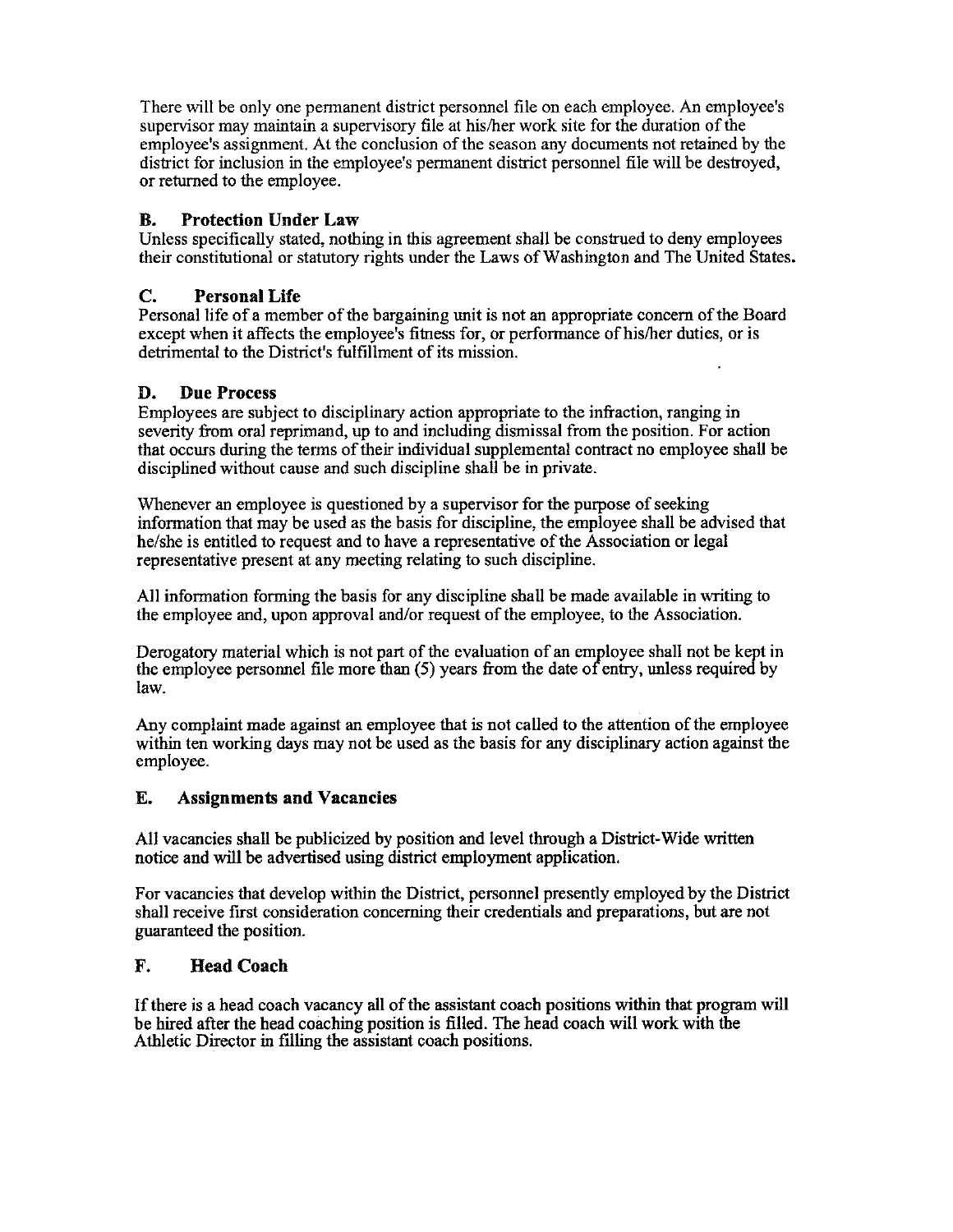Employees shall not be required to work under unsafe or hazardous conditions or be asked to perform tasks that endanger their health, safety, or well-being. Any unsafe or hazardous condition will be reported to the site safety committee.

### ARTICLE 6 - Grievance Procedure

#### **A. Defmition**

A grievance is a specific complaint that a dispute or disagreement of any kind exists involving the interpretation of, or application of, the terms of this agreement. Days in this article refer to working days and a working day is when school is in session.

#### **B. Grievance Procedure** [See Appendices A)

#### 1. Level One-Informal Conferences

- a. In the event an employee believes that a grievance exists, they shall discuss the matter with either their supervisor or athletic director within fifteen (15) days of the occurrence of the event.
- b. If the grievant(s) intends to bring a representative to the Level One informal conference, the grievant(s) shall schedule the grievance meeting with the supervisor/coordinator and/or athletic director at least twenty-four (24) hours in advance and state that a representative will be attending. The supervisor/coordinator/athletic director may, in that case, have another representative in attendance.

#### 2. Level Two - Superintendent/Designee

If the aggrieved party is not satisfied with the disposition of the grievance at Level One, within seven (7) days the grievance may be submitted to the superintendent. The superintendent, or his/her designee, shall file a written decision within seven (7) school days after the close of the conference. If the superintendent, or his/her designee has not responded within the seven school day period, then the grievant is granted the petition's solution by default.

3. Level Three - School Board [Appendix A 3]

If the aggrieved party is not satisfied with the disposition of the grievance at Level Two, the grieved party may, within seven (7) school days after receipt of the written decision by the superintendent, request in writing a grievance hearing before the Board. Such hearing will be scheduled within thirty (30) days of the request.

Written responses from the District to the grievant(s) in Level Two and Three will be hand delivered and/or sent certified mail.

## ARTICLE 7 -Nondiscrimination Policy

The District will provide equal employment opportunity and treatment for all applicants and staff in recruitment, hiring, retention, assignment, promotion and training. Such equal employment opportunity will be provided without discrimination with respect to race, creed, religion, color, national origin, age, honorably-discharged veteran or military status, sex, sexual orientation including gender expression or identity, marital status, the presence of any sensory, mental or physical disability or the use of a trained dog guide or service animal by a person with a disability.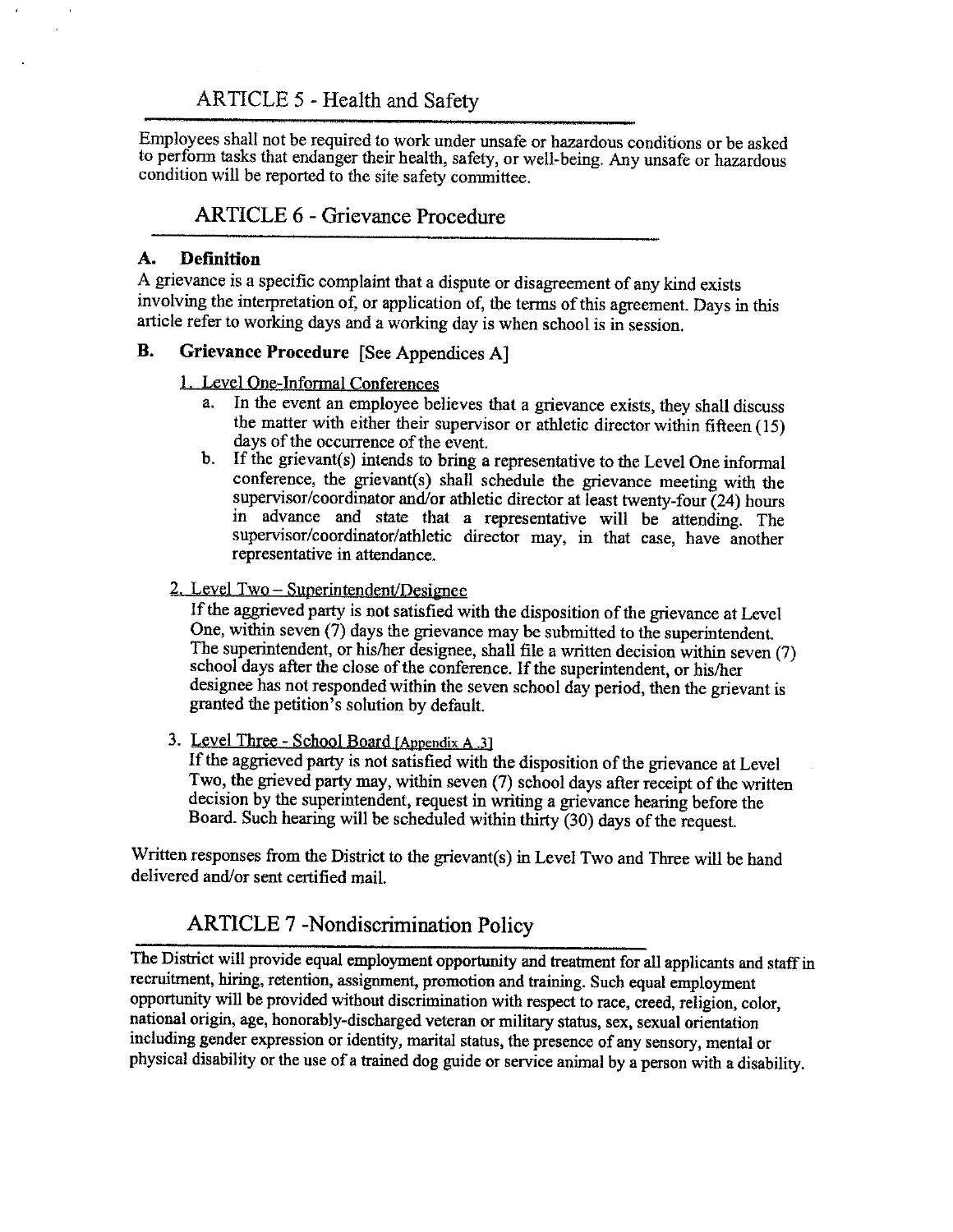## **A. Length of Season and Extended Season**

The length of the season and the number of contests will be determined by the Washington Interscholastic Activities Association, the Greater St. Helens League, in consultation with District Administration.

Athletic team coaches (including Rally Coach) and individual coaches of participants whose season is extended to participate in district, regional, and/or state competition will be compensated in an amount equal to 5% of their contract per week of post-season competition.

### **B. Labor Management Meetings**

Labor management meetings between representatives of the Association and District Administration may be requested by either party, in writing, for discussion and resolution of problems arising out of the implementation of this agreement, or when either party desires to resolve inequities not covered herein.

## **ARTICLE 9** - **Employee Evaluation**

A. Any coaching evaluations shall be reduced to writing and submitted to the District Administrator by the Athletic Director.

B. Employees may attach written comments to the evaluation for inclusion in their personnel file.

C. The Association may make suggestions regarding the evaluation program.

D. All employees will be informed of the criteria, standards, and processes to be used in the evaluation program by the Athletic Coordinator/designee prior to the start of the fall, winter and spring season.

E. Evaluations shall be completed by the assigned supervisors of each coach/advisor. The employee and supervisor shall review and sign the evaluation. A meeting with the coach/advisor will follow an observation/evaluation of any practice/event done during the course of the season where written feedback will be provided to the coach/advisor.

F. Building Administration will evaluate all club, class, and activity advisors.

## ARTICLE 10 - Media Association

A. Employees will conform to the school district procedures set forth by the District/Building/ Athletic Director for dealing with news and media representatives. Contest scores as well as club and class activities are to be called into the Camas Washougal Post Record, The Columbian, and The Oregonian as applicable.

B. Coaches will report results in a timely and professional manner.

C. Advisors will report significant events and contests in a timely and professional manner.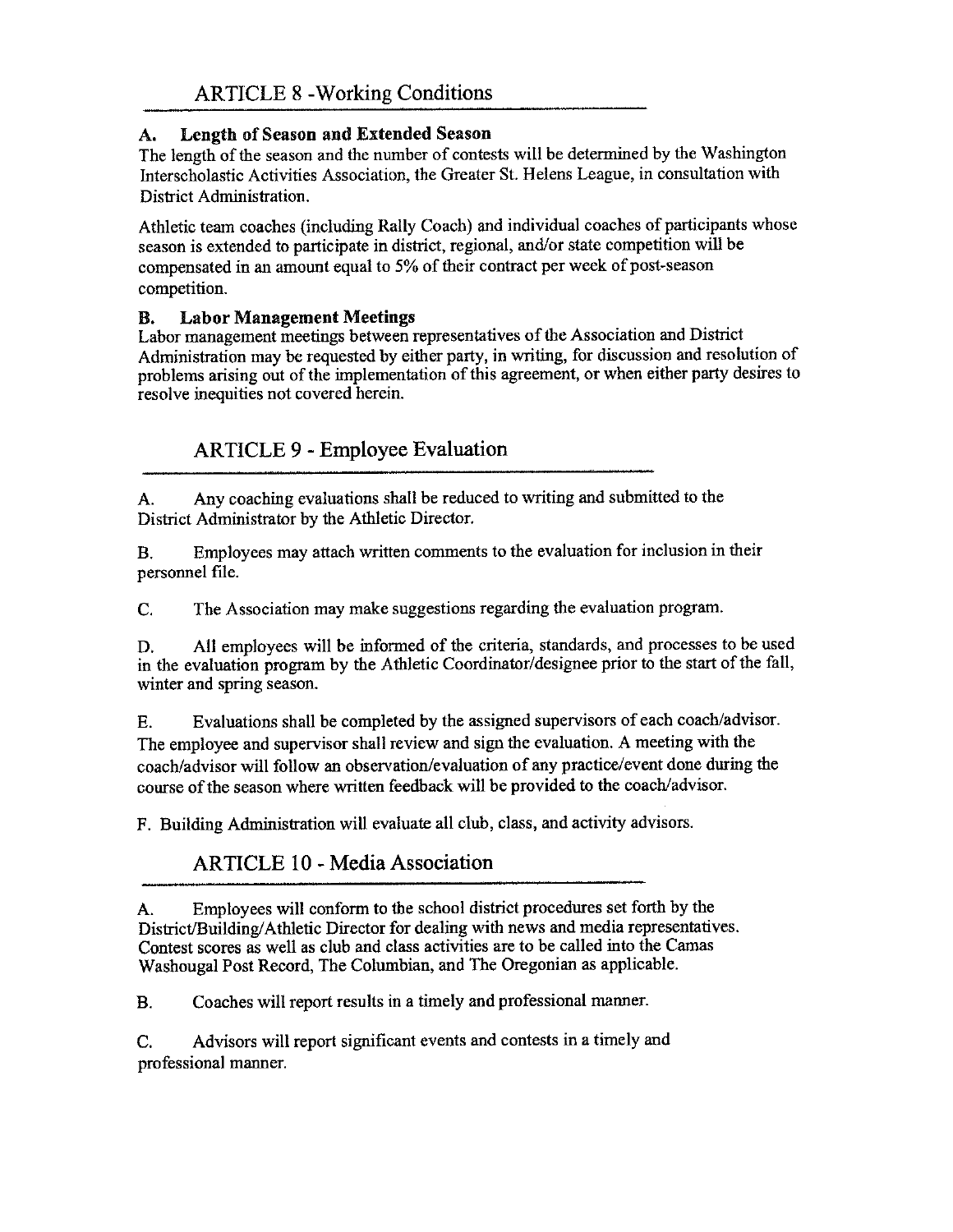The salary schedule for 2020-21 is attached as Appendix B. The salary schedule for the 2021-22 school year will be determined based on the 2021-22 Implicit Price Deflator (!PD)

## ARTICLE 12 - Salary Placement

#### **A. Movement**

- I. Each year of service experience in the same activity will advance the coach or advisor one (I) step up on the activity schedule regardless of years of interruption.
- 2. When moving up from an assistant position to head position in the same activity, one (I) year's experience shall be recorded for every two years as an assistant. However, the new head coach will be placed on the salary schedule at a higher salary than he/she got as assistant coach.
- 3. When moving from an advisor, assistant, or head coach in an activity at the middle school to an assistant in the same activity at the high school, full experience will be granted

### **B. Experience**

- 1. Full out-of-district experience will be granted when placed in an identical activity within the district.
- 2. No distinction will be made between male and female activities in terms of experience within the activity.
- 3. A newly hired employee may be placed at a higher step on the salary schedule at the discretion of the district.

## ARTICLE 13 - Contract Payment

The following options are available in terms of payment of extracurricular salaries:

- 1. Payment in full, in one lump sum at the end of the activity.
- 2. Payment in equal portions over the months the activity is conducted.
- 3. Payment in equal portions over the months that the activity is conducted and the remaining months of the school year.

## ARTICLE 14 -Development and In-Service

A. A fund of \$2500 per year shall be made available to W AA members for participation in professional development activities related to the member's duties. Members may request up to \$200 per year for professional development. Requests will be considered by a committee of three (3) WAA representatives and one (1) District representative. Unused funds may carry over from year to year, however funds remaining at the end of this contract shall not carry over into the subsequent school year.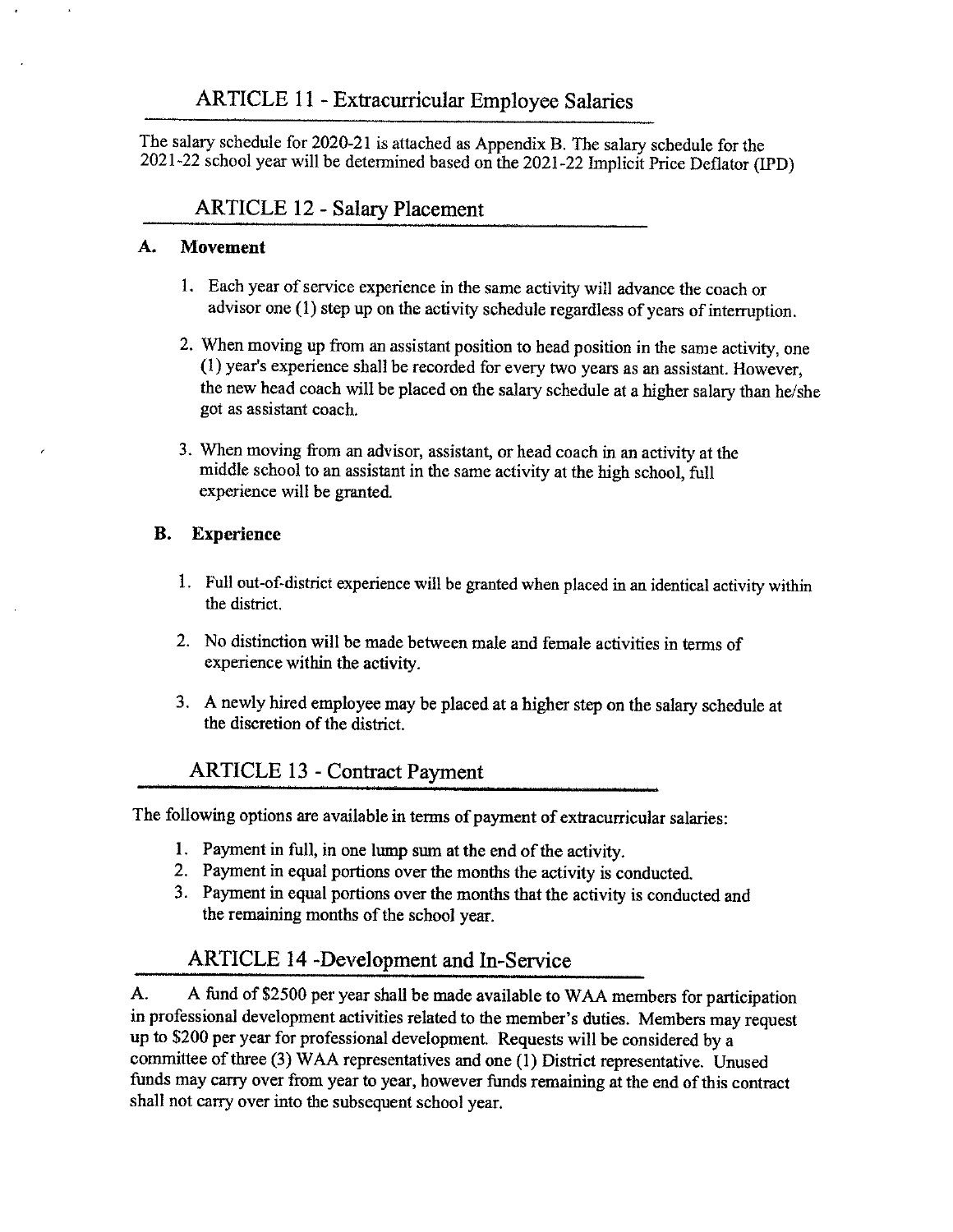B. The development monies provided by the District, which are provided to help coaches stay current on state mandated coaching requirements, as set forth by the W!AA, can be used to pay for the following:

- 1. University credits
- 2. State recognized clock hours
- 3. Clinic costs including: visual and text materials, food, gas, and lodging

C. The District will pay for and provide First Aid/CPR classes held within the District to ensure that all employees have an accessible means of keeping their cards valid and accurate.

D. On the last day of school in June of 2022 unused monies under this Article will be determined, and representatives of the Association and District will meet to determine appropriate in-service activities for members of the Association using the remaining funds.

### ARTICLE 15 - Evaluation Process

#### **A. Assistant Coaching Evaluation**

The supervisor/designee for each high school or middle school activity is responsible for submitting an evaluation on each assistant coach to the athletic director/athletic director designee. At the beginning of the season, the supervisor/designee and athletic director/athletic director designee will mutually agree on a reasonable timeline for the completion of the evaluation. The assistant must sign the coaching evaluation after a meeting between head coach and assistant coach has taken place. An assistant coach's signature does not necessarily mean that the evaluation was agreed upon. It simply represents the fact that the evaluation was seen.

#### **B. Head Coaching Evaluation**

The athletic director/athletic director designee will conduct a meeting, discussing the evaluation with the head coach, after the season. At the beginning of the season, the supervisor/designee and athletic director will mutually agree on a reasonable timeline for the completion of the evaluation. A head coach's signature on the evaluation does not necessarily mean that the evaluation was agreed upon. It represents the fact that the employee saw the evaluation.

#### **C. Further Action**

The evaluations, upon processing, are then passed only to the principal, superintendent, or designee for filing.

#### **D. Re-hire**

With a satisfactory evaluation, it is the intent of Management to recommend to the Board of Directors that this coach or advisor be rehired for the following season or school year.

## ARTICLE 16 - Employee Freedom

- A. The Association and the Board agree as follows:
	- l. Employees will have latitude in the selection of methodology and strategies provided the methods and strategies allow a student to reach the approved goals and objectives of the activity.
	- 2. Employees should know the current trends in the respective activity or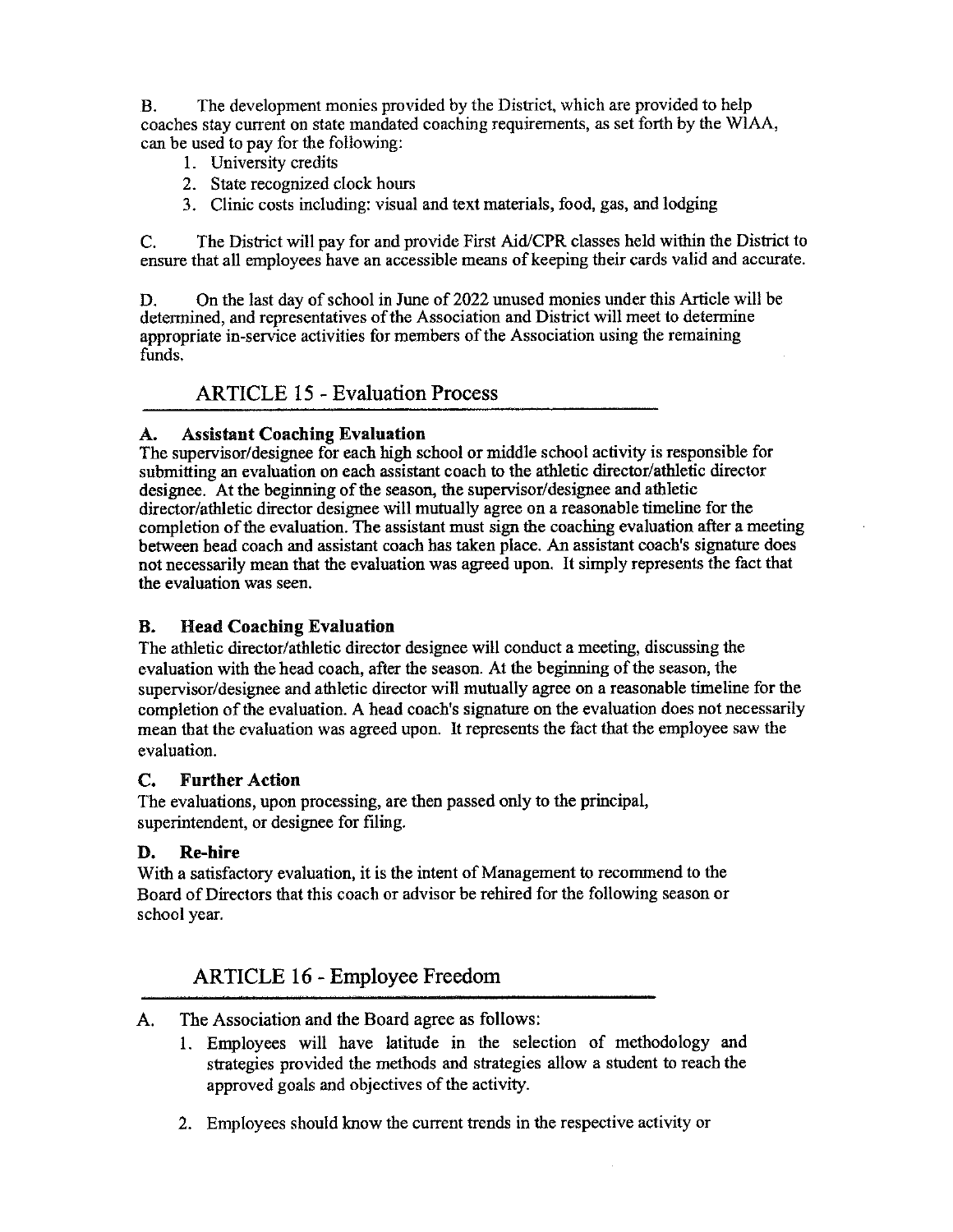athletic area of hire.

 $\bar{\lambda}$ 

 $\lambda$ 

3. Employees will have the right to set expectations of participants over and above the minimum standards as outlined in the student handbook or athletic code in areas of behavior, sportsmanship, attire, and team travel, as long as the expectations are appropriate as relative to each activity.

## ARTICLE 17 -Terms of Agreement

The Agreement shall be effective September I, 2020 and shall continue in full force and effect until August 31, 2022.

Washougal Activities Assoc ai <u>b</u>

de<br>Plation President

 $\text{Date:} \begin{array}{c|c|c|c} & & & \text{Date:} \end{array}$ 

Washougal Sehoot District Superintendent

 $21/4/2021$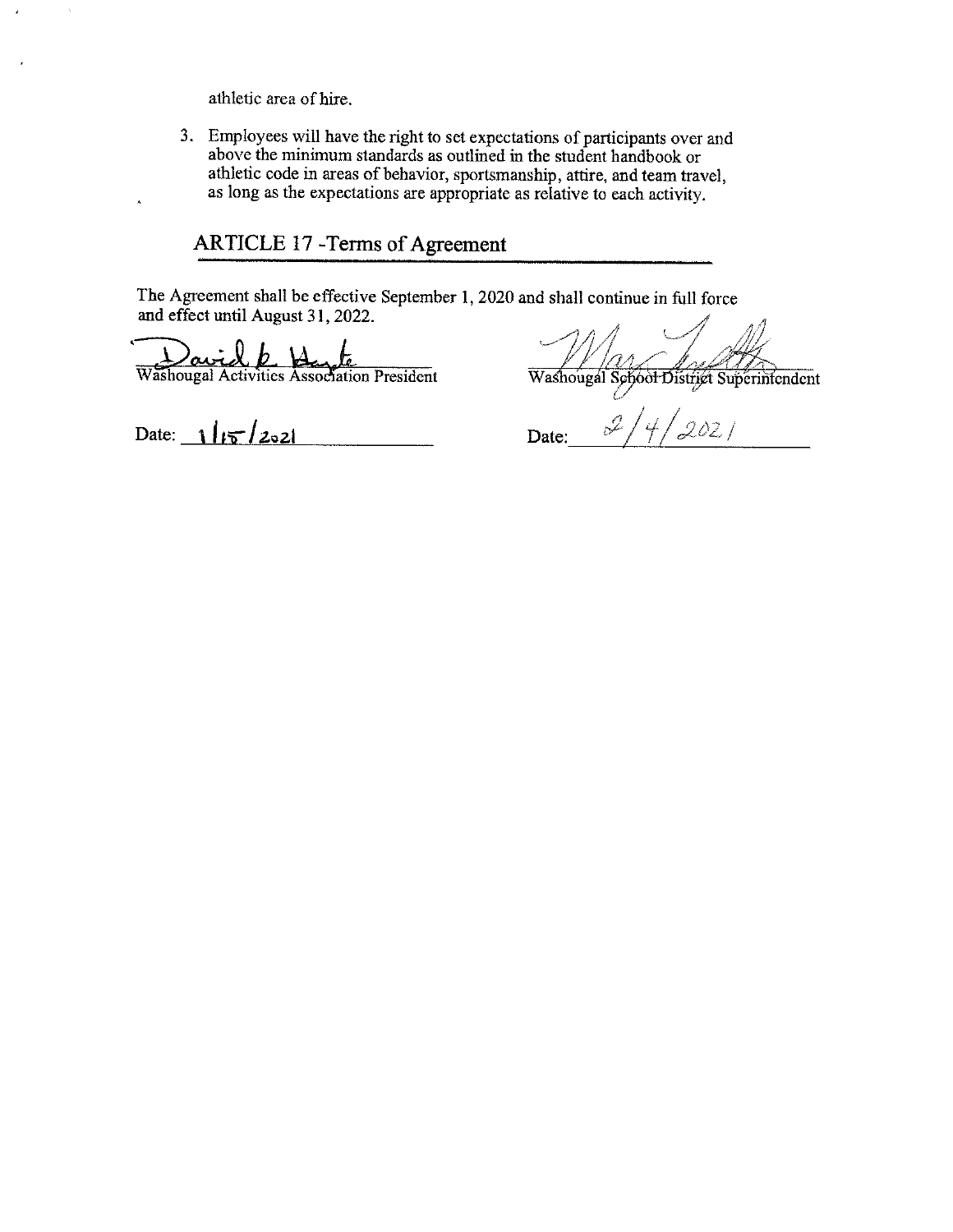## APPENDICES A

## GRIEVANCE FORMS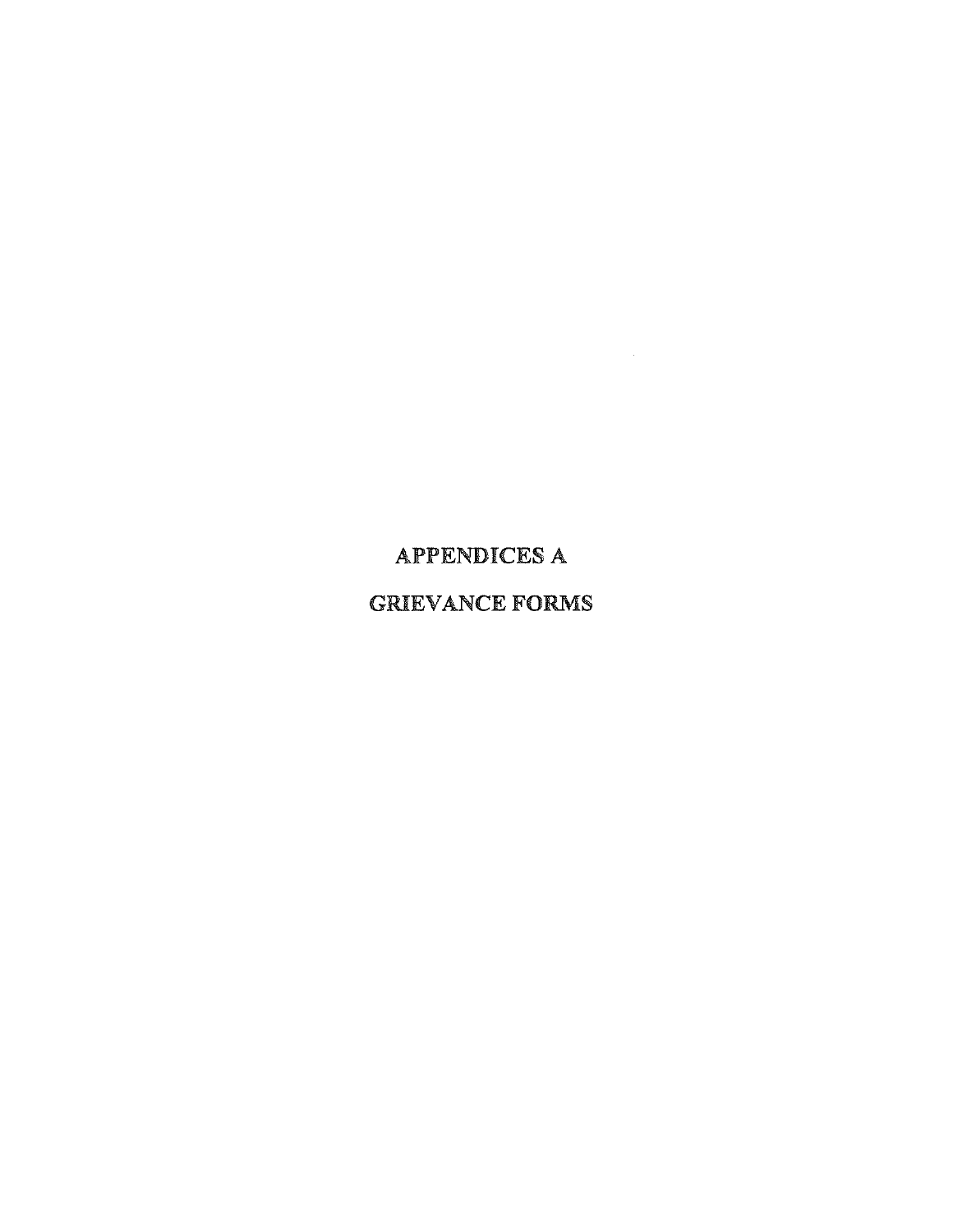## Appendix A - Step 2 Grievance

## Grievance

 $\mathcal{L}(\mathcal{A})$ 

 $\mathcal{L}^{\text{max}}$ 

 $\langle \cdot, \cdot \rangle$  $\sim$   $\sim$ 

 $\bar{\gamma}$ 

| <b>Decision by Superintendent/Designee</b>                                                                                                |                  |
|-------------------------------------------------------------------------------------------------------------------------------------------|------------------|
| (To be completed by the Superintendent/Designee within seven (7) school days after the grievance was submitted to the<br>Superintendent.) |                  |
| <b>Aggrieved Person:</b>                                                                                                                  |                  |
| Date of Formal Presentation:                                                                                                              | (month/day/year) |
| Date of Appeal Received by Superintendent: ____________________________(month/day/year)                                                   |                  |
| Date of Hearing held by Superintendent: (month/day/year)                                                                                  |                  |
| Decision of Superintendent and Reasons Therefore:<br>(type or print)                                                                      |                  |
|                                                                                                                                           |                  |
|                                                                                                                                           |                  |
| <b>Aggrieved Person's Response:</b><br>(To be completed by aggrieved within seven (7) school days of decision.)                           |                  |
| I accept the above decision by the Superintendent.                                                                                        |                  |
| I choose to appeal, in writing, to the School Board.                                                                                      |                  |
| Date of Response:                                                                                                                         |                  |
| Signature of Aggrieved:                                                                                                                   |                  |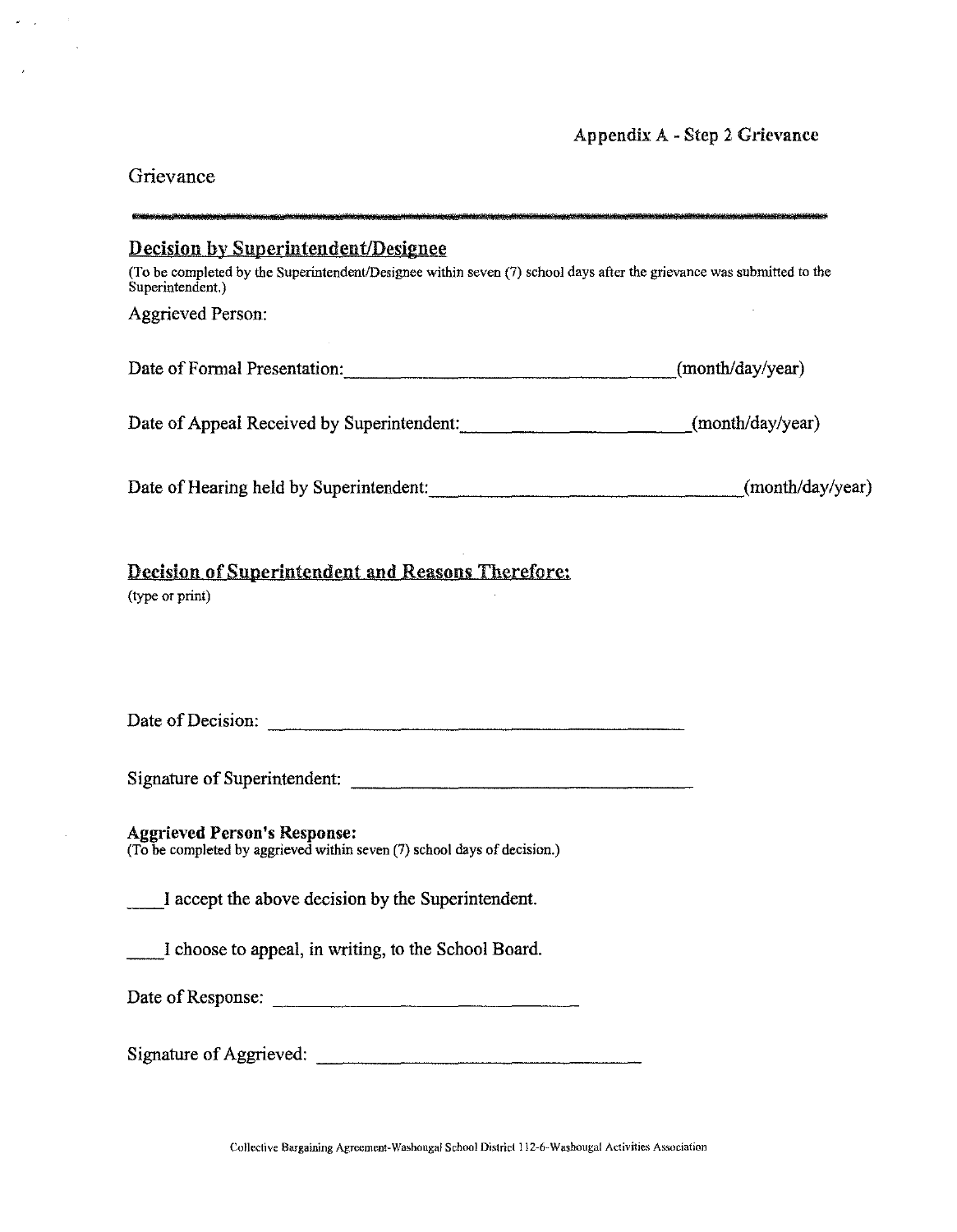#### Grievance

## Determination of the Board of Directors

(To be completed by the School Board after the Board Meeting, to consider the pending grievance.) Aggrieved Person:

| Date of Formal Presentation:          | (month/day/year) |
|---------------------------------------|------------------|
| Date of Request for Board of Hearing: | (month/day/year) |
| Date of Board Meeting:                | (month/day/year) |

Decision of the Board of Directors and Reasons Therefore: (Decision shall be *final and binding* to grievant and the Board/District.)

Date of Decision: \_\_\_\_\_\_\_\_\_\_\_\_\_\_\_\_\_\_\_\_\_\_\_\_\_\_(month/day/year)

Signature of Board Chair: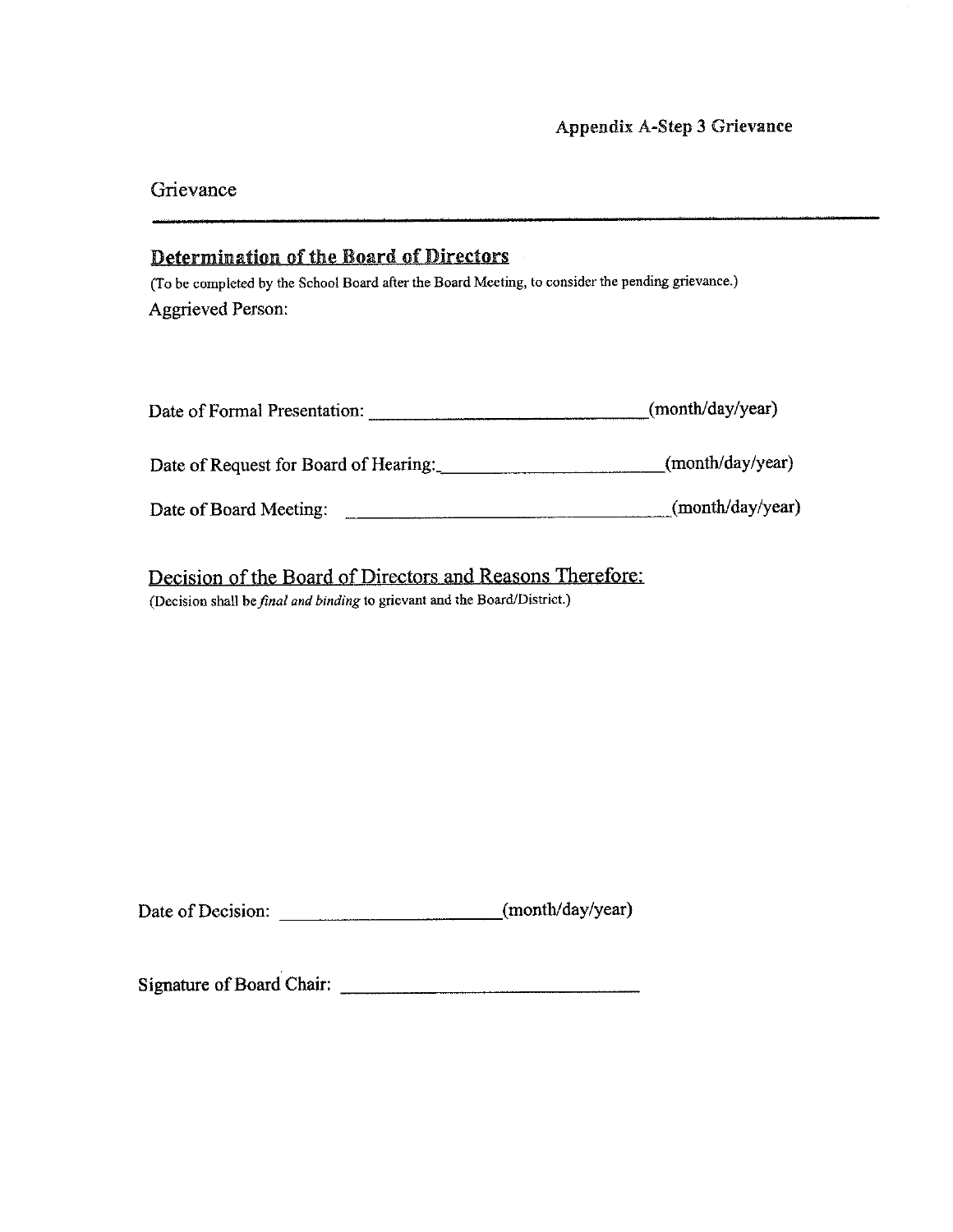| * * * * * * * * * * * * *<br>UZ BLJI BAN B                                                       |             |       |       |       |       |  |  |  |  |
|--------------------------------------------------------------------------------------------------|-------------|-------|-------|-------|-------|--|--|--|--|
| <b>COACH SALARIES 2020-21</b>                                                                    | $\mathbf 0$ | 1     | 2     | 3.    | 4+    |  |  |  |  |
| Head Coach: Football, Basketball, Wrestling, Athletic Trainer (3<br>seasons)                     | 5,194       | 5,545 | 5,931 | 6,335 | 6,765 |  |  |  |  |
| Assistant Coach: Football, Basketball, Wrestling                                                 | 3,775       | 4,033 | 4,310 | 4,606 | 4,922 |  |  |  |  |
| Assistant Varsity Coach: Basketball                                                              | 3,775       | 4,033 | 4,310 | 4,606 | 4,922 |  |  |  |  |
| Head Coach: Volleyball, Baseball, Fastpitch, Soccer, Track                                       | 4,718       | 5,042 | 5,390 | 5,758 | 6,150 |  |  |  |  |
| Assistant Coach: Volleyball, Baseball, Fastpitch, Soccer, Track; Weight<br>Trainer (Summer Only) | 3,228       | 3,447 | 3,686 | 3,940 | 4,206 |  |  |  |  |
| Assistant Varsity Coach: Volleyball, Softball, Soccer and Baseball                               | 3,228       | 3,447 | 3,686 | 3,940 | 4,206 |  |  |  |  |
| Head Coach: Cross County, Tennis, Golf, Slow Pitch Softball, Dance (2<br>Seasons-Fall/Winter)    | 3,378       | 3,610 | 3,858 | 4,123 | 4,403 |  |  |  |  |
| Assistant Coach: Cross Country, Tennis, Golf                                                     | 2,313       | 2,470 | 2,639 | 2,821 | 3,012 |  |  |  |  |
| Head Coach: Rally (Fall, Winter & Spring Try-outs, 10 hours)                                     | 6,606       | 7,033 | 7,497 | 7,991 | 8,511 |  |  |  |  |
| Assistant Coach: Rally (Fall, Winter & Spring Try-outs, 10 hours)                                | 4,624       | 4,924 | 5,249 | 5,594 | 5,959 |  |  |  |  |
| Middle School Lead Coach (including Equipment)                                                   | 2,832       | 3,026 | 3,234 | 3,453 | 3,691 |  |  |  |  |
| Middle School Coach                                                                              | 2,360       | 2,524 | 2,695 | 2,878 | 3,076 |  |  |  |  |
| Middle School ASB Advisor                                                                        | 2.087       | 2,178 | 2,247 | 2.391 | 2,554 |  |  |  |  |
| High School ASB Advisor                                                                          | 2,560       | 2,671 | 2.756 | 2,815 | 3,132 |  |  |  |  |
| Middle School and High School Knowledge Bowl                                                     | 1,565       |       |       |       |       |  |  |  |  |
| High School Advisors: International Club, Honor Society                                          | 817         | 874   | 933   | 995   | 1,064 |  |  |  |  |
| High School Class Advisor (Freshman, Sophomore, Junior & Senior)                                 | 1,022       | 1,092 | 1.164 | 1,248 | 1,331 |  |  |  |  |
| <b>WHS Yearbook</b>                                                                              | 1,349       | 1,441 | 1,539 | 1,645 | 1,759 |  |  |  |  |
| Unified Coach (per season)                                                                       | 1,500       | 1594  | 1697  | 1805  | 1920  |  |  |  |  |
| High School Game Manager (Fall and Winter)                                                       | 3,274       |       |       |       |       |  |  |  |  |
| High School Game Manager (Spring)                                                                | 1,091       |       |       |       |       |  |  |  |  |

## **APPENDICES B** - **SALARY SCHEDULE**